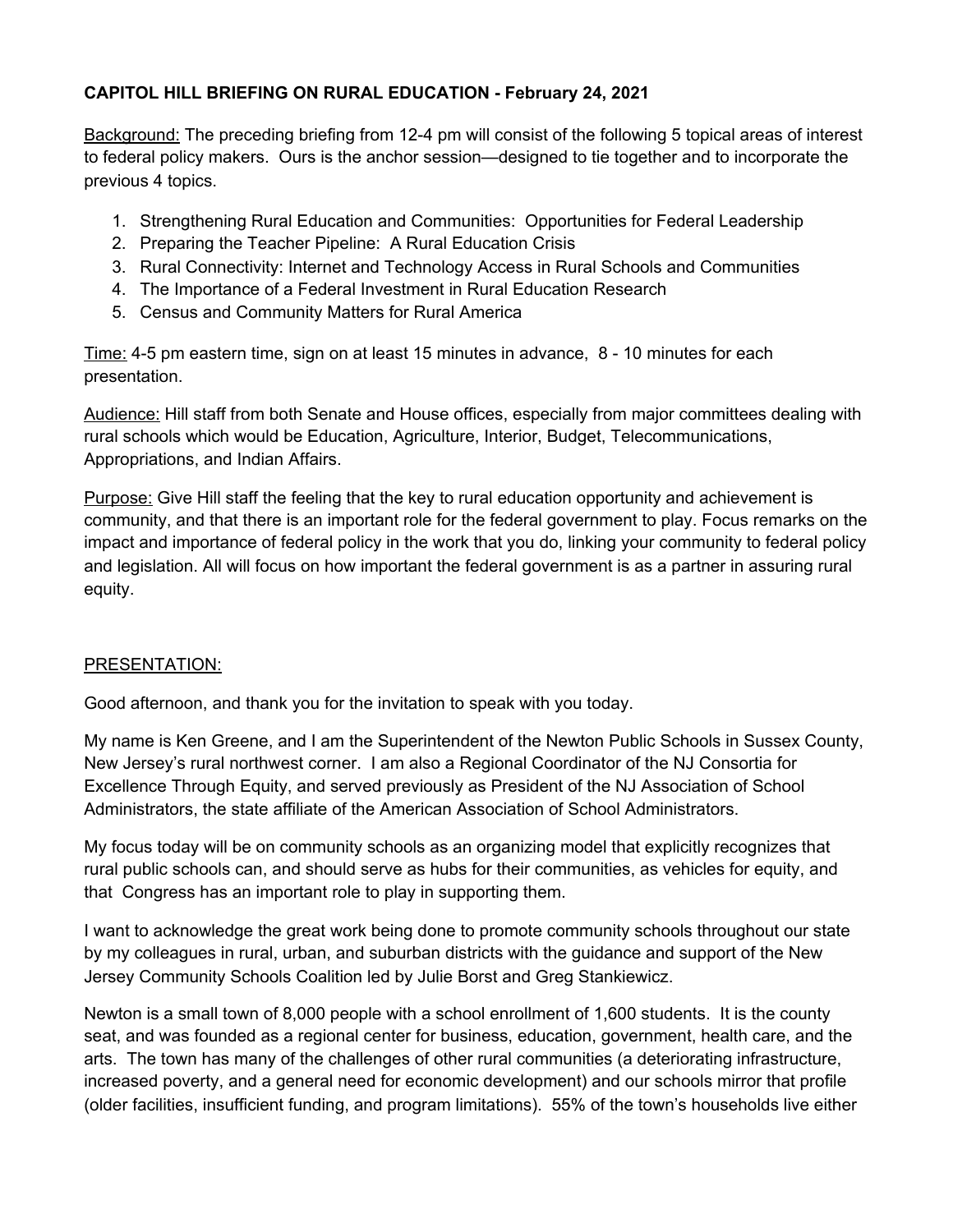in poverty, or in what the United Way defines as ALICE (Asset Limited, Income Constrained, Employed).

One of the key pillars of our district mission states, "We believe parents, teachers, support staff, and citizens must partner in order to help children achieve their highest potential. Therefore, we organize ourselves as community schools to ensure we allocate sufficient resources to the social, emotional, and physical well-being of our students as well as to their academic achievement."

According to the Coalition for Community Schools, "a community school is both a place and a set of partnerships between the school and other community resources. Its integrated focus on academics, health and social services, youth and community development, and community engagement leads to improved student learning, stronger families, and healthier communities." In short, they serve as community hubs for delivering necessary services and supports to students and their families.

There are a variety of partnership types around which a community school may be designed. In urban and suburban contexts, they are often built around a primary relationship with a large non-profit, a corporate entity, a hospital network, or a local university.

In smaller communities like ours this can prove difficult, when there is no dominant entity with whom to partner. In Newton, we developed a grass roots, home-grown approach that built and expanded upon existing partnerships we had with local organizations. Those relationships had been cultivated over many years in an ad-hoc manner. Here is what we did to formalize our model:

First, district and school level teams conducted student needs assessments. We created a Design Team with representatives from local nonprofits, government agencies, corporate entities, parents, and school district staff. We began with a broad needs assessment as part of a grant application. Although the application was unsuccessful, the data from the assessments proved useful in helping us refine our model. Each school updated and readministered its staff, student, and parent climate surveys. And the Design Team added the results of their own organizational assessments of community needs. One major finding was a need to prioritize and coordinate some 113 existing initiatives involving the school district with 71 local organizations.

Next, school teams identified specific areas of focus and developed measurable goals. The preschool and elementary schools identified a need to improve early literacy and childhood wellness, and the middle and high schools identified a need for greater access to mental health and behavioral services. The goals that followed included access to on-site wellness services; free full-day preschool for all 4 year olds, a 33% increase in English Language Arts proficiency by Grade 4; and a 50% reduction in the percentage of middle and high school students identified as needing counseling and behavioral services.

Let me highlight some of the key partnership activities in which we are engaged:

- 1. Our Design Team meets regularly to provide guidance and support at the macro-level to the district model, and members engage in partnerships at the micro-level that employ organizational strengths toward mutual benefits.
- 2. We have joined with Project Self-Sufficiency, First Impressions, and Head Start with guidance from the United Way of Northern New Jersey to grow preschool education to cover some 75% of our community universe of 3- and 4-year olds.